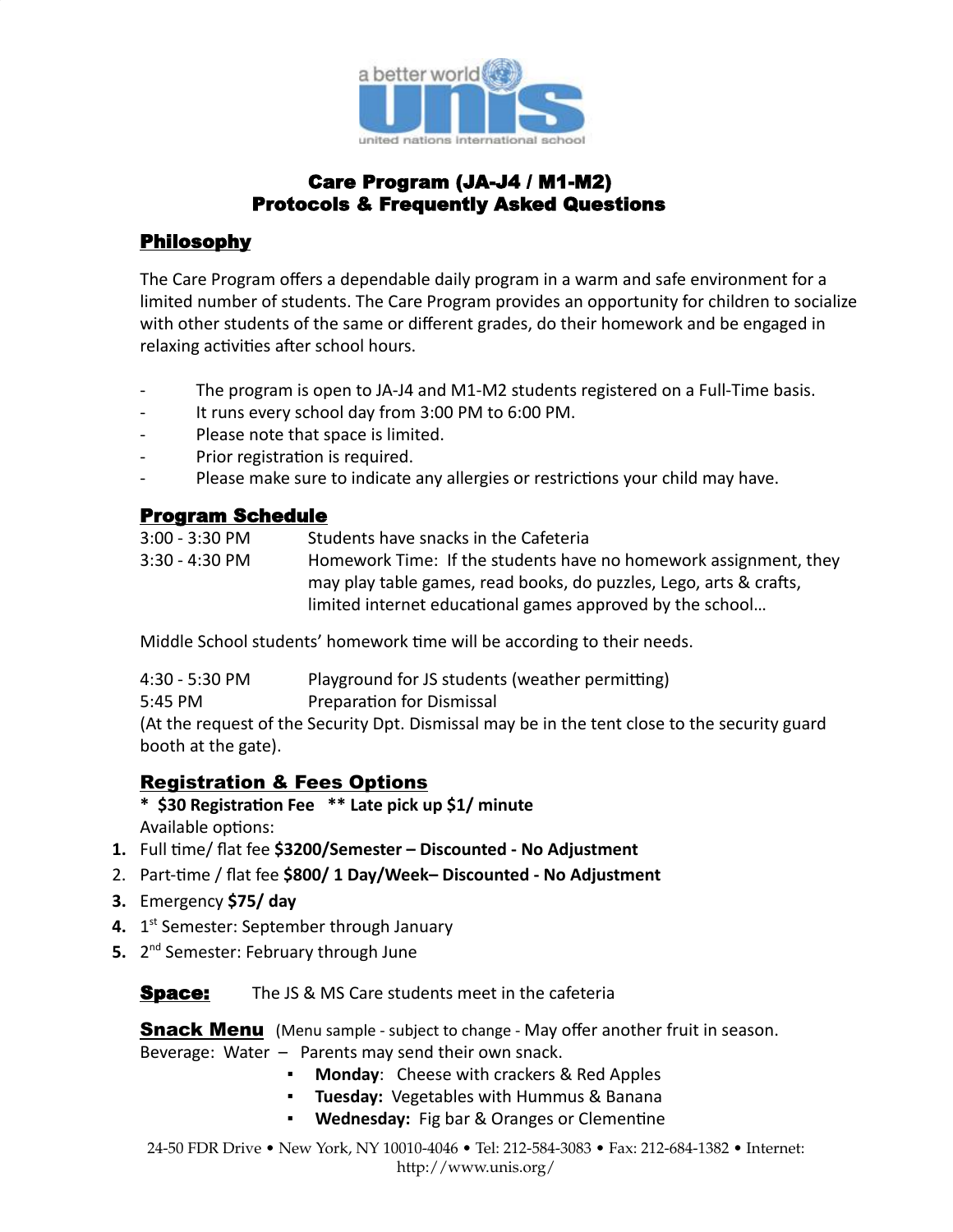

- **Thursday: Yogurt with Granola & Strawberries**
- **Friday:** Bagels with Cream Cheese & Grapes

#### ▪ Health & Safety

- The Care Program follows the school's safety guidelines in place including the school's Allergy and Anaphylaxis Policy.
- No personal toys and games are allowed.

#### Homework

- The Care Program provides appropriate time and space for students to complete their homework. To view the philosophies and procedures for homework, please to review the UNIS Student Parent Handbook.
- Parents will be made aware at pick-up from aftercare if their child has not been able to finish their homework or had difficulty completing it. Teachers and parents should be mindful that if a student attends an after-school activity before joining aftercare they may not be able to do the homework on that particular day.

#### **FREQUENTLY ASKED QUESTIONS**

- Who can pick-up my child? Parents are required to list the caregivers/babysitters on the "School Dismissal Manager". The security guards will not allow entry to undocumented/not listed caregivers/babysitters. To avoid delays and complications, please make sure to update the list on the portal. In case of emergency, you may call the Security Desk and/or email the office the name of the individual who is picking up your child.
- $\bullet$  Where do I pick up my child? In compliance with the school safety policy, the location for the pickup of the children is at the discretion of the Security Department. The Security Guards with give the instructions accordingly.
- What do I do if I am running late after 5:45PM? If you are running late please inform the front desk security guard at **212-684-7400 or 212-584-3160.** You may also send an email to [CareProgram@unis.org](mailto:CareProgram@unis.org) . But please be reminded that after 2:30PM you may not be able to find us in the office as we will be in and out, engaged with the students.
- How does my child get to the Care Program? **For JS** /Please make sure to notify your child's homeroom teacher. The homeroom teacher hands over to the Care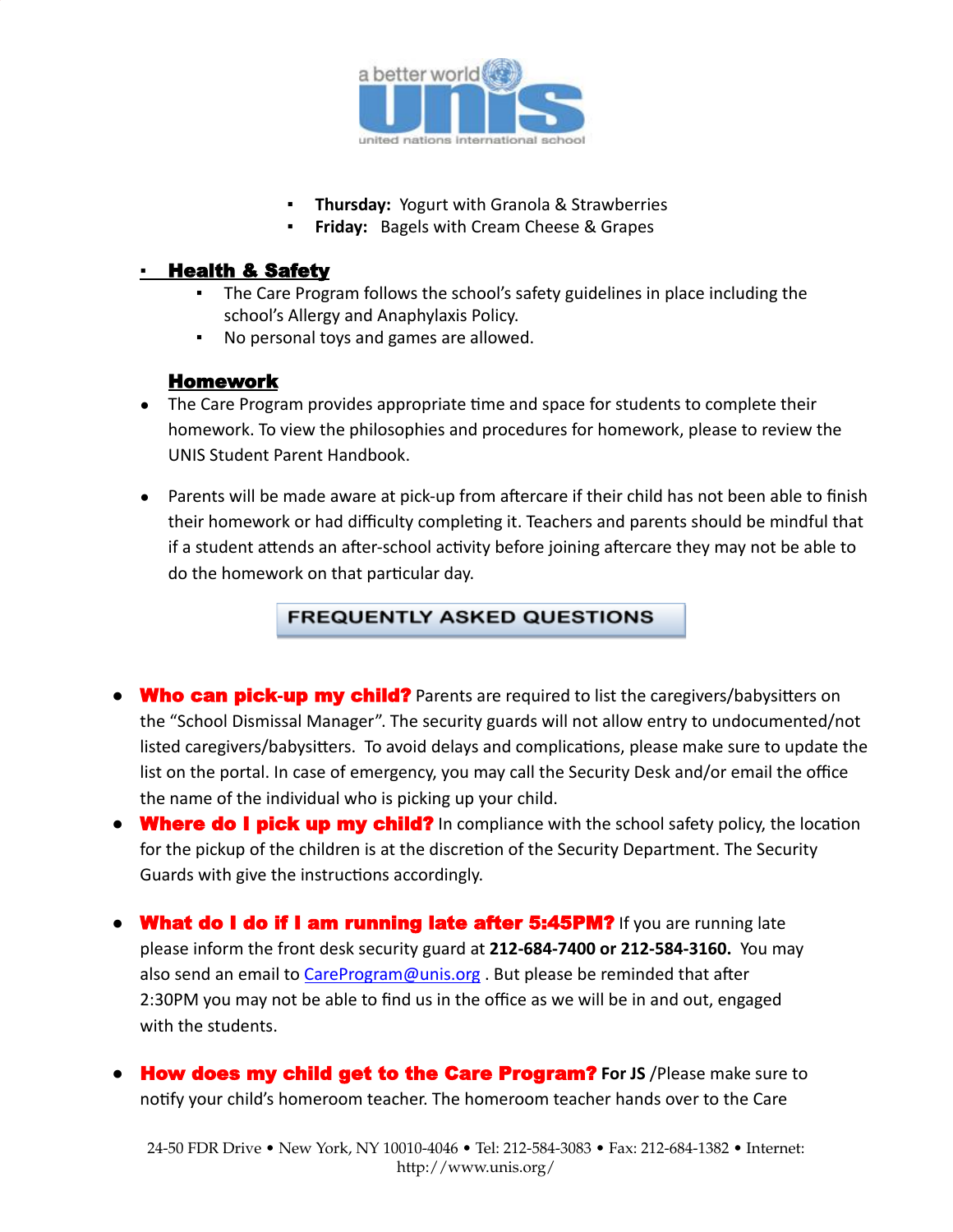

Supervisors the students registered in the Care Program. Parents are also required to update the **"School Dismissal Manager".**

- **MS students** may directly come to the cafeteria after Middle School dismissal.
- How does my child get from an After-school Activity to the Care Program and Vice Versa?
- 1. If a JS student is registered in the After School Program, we escort him/her from the Care to the activity and vice versa. Students are not allowed to roam the school by themselves.
- 2. MS students may go directly to the classroom assigned to the after-school activity.
- 3. **Private tutors** and music teachers are responsible for the pick-up and dismissal of their students at the gate.

### ● Who do I call for information or in case of emergency?

**Security Guard Tel #: 212-684-7400 or 212-584-3160 Email: [securitybandg@unis.org](mailto:security@unis.org)**

**Office of Special Programs Tel #: 212-584-3083 Email:** [careprogram@unis.org](mailto:careprogram@unis.org) [afterschoolprogram@unis.org](mailto:afterschoolprogram@unis.org)